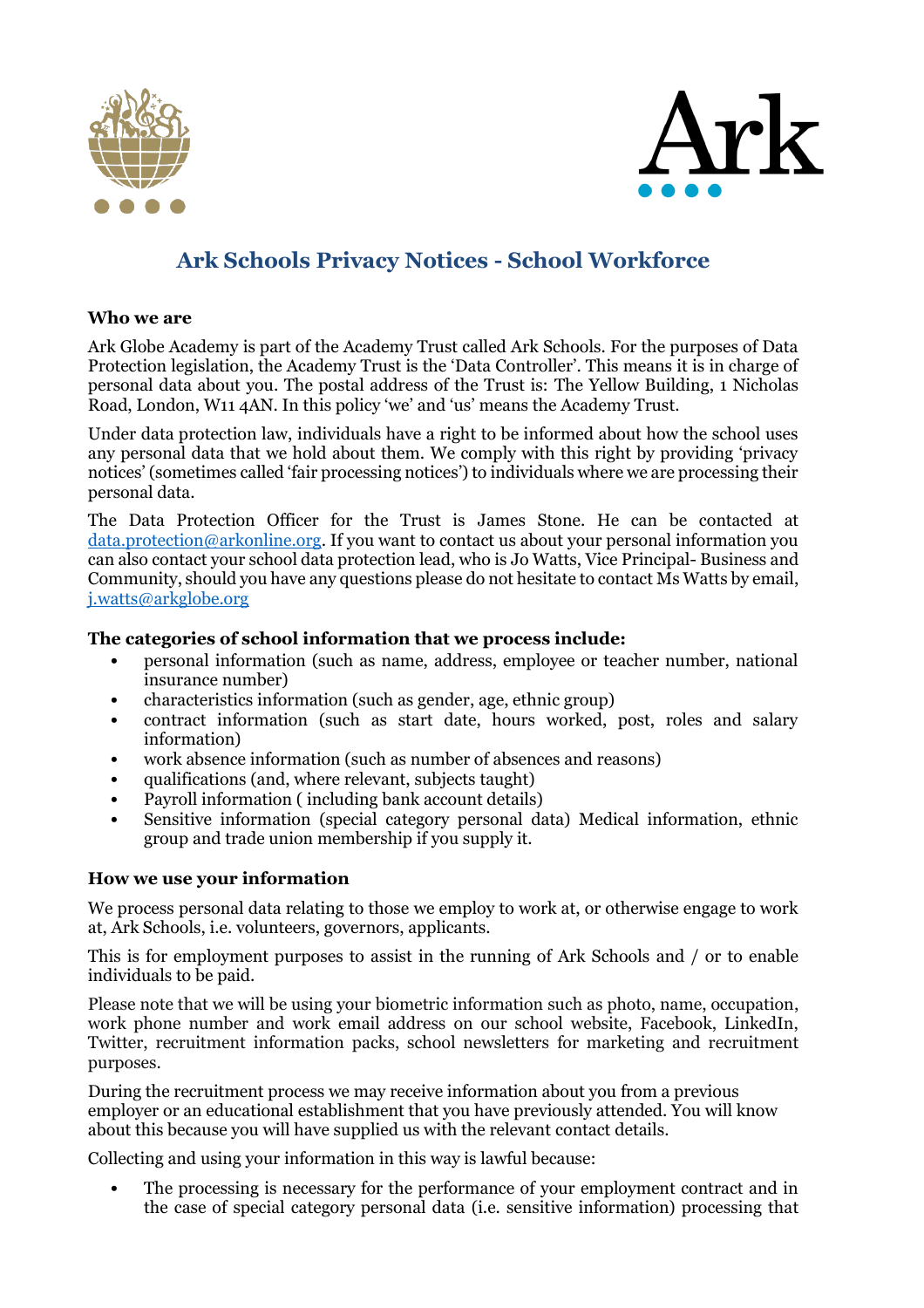personal data is necessary for performing or exercising obligations or rights which are conferred on us or on you by law in connection with your employment.

- The processing is necessary for the performance of a legal obligation to which Ark Schools is subject, for example our legal duty to safeguard pupils.
- In the case of special category personal data, the processing is necessary for a safeguarding purpose, i.e. to protect pupils from harm. This is in the substantial public interest.
- The processing is necessary for the performance of our education function which is a function in the public interest.

When we collect personal information on our forms, we will make it clear whether there is a legal requirement for you to provide it, and whether there is a legal requirement on the school / academy trust to collect it. If there is no legal requirement, then we will explain why we need it and what the consequences are if it is not provided.

### **How we collect workforce information**

When we collect personal information on our forms, we will make it clear whether there is a legal requirement for you to provide it, and whether there is a legal requirement on the school / academy trust to collect it. If there is no legal requirement, then we will explain why we need it and what the consequences are if it is not provided.

We also collect information from a previous employer or educational establishment. You will know about this because you will have supplied us with the relevant contact details.

#### **How we share your information with third parties**

We will not share information about you with third parties without your consent unless the law allows us to. We are required, by law, to pass on some of the personal data which we collect to our local authority and the Department for Education (DfE).

If you require more information about how we and / or DfE store and use your personal data please visit: [https://www.gov.uk/guidance/data-protection-how-we-collect-and-share](https://www.gov.uk/guidance/data-protection-how-we-collect-and-share-research-data)[research-data](https://www.gov.uk/guidance/data-protection-how-we-collect-and-share-research-data)

#### **Local Authority**

We are required to share information about our workforce members with our local authority (LA) under section 5 of the Education (Supply of Information about the School Workforce) (No 2) (England) Regulations 2007 and amendments.

#### **Department for Education**

The Department for Education (DfE) collects personal data from educational settings and local authorities via various statutory data collections. We are required to share information about our children and young people with the Department for Education (DfE) for the purpose of those data collections, under:

Examples for school workforce census:

We are required to share information about our school employees with the (DfE) under section 5 of the Education (Supply of Information about the School Workforce) (England) Regulations 2007 and amendments.

All data is transferred securely and held by DfE under a combination of software and hardware controls, which meet the current government security policy framework. We disclose your phone number and email address to the Disclosure and Barring Service for the purposes of carrying out checks on your suitability for work with children.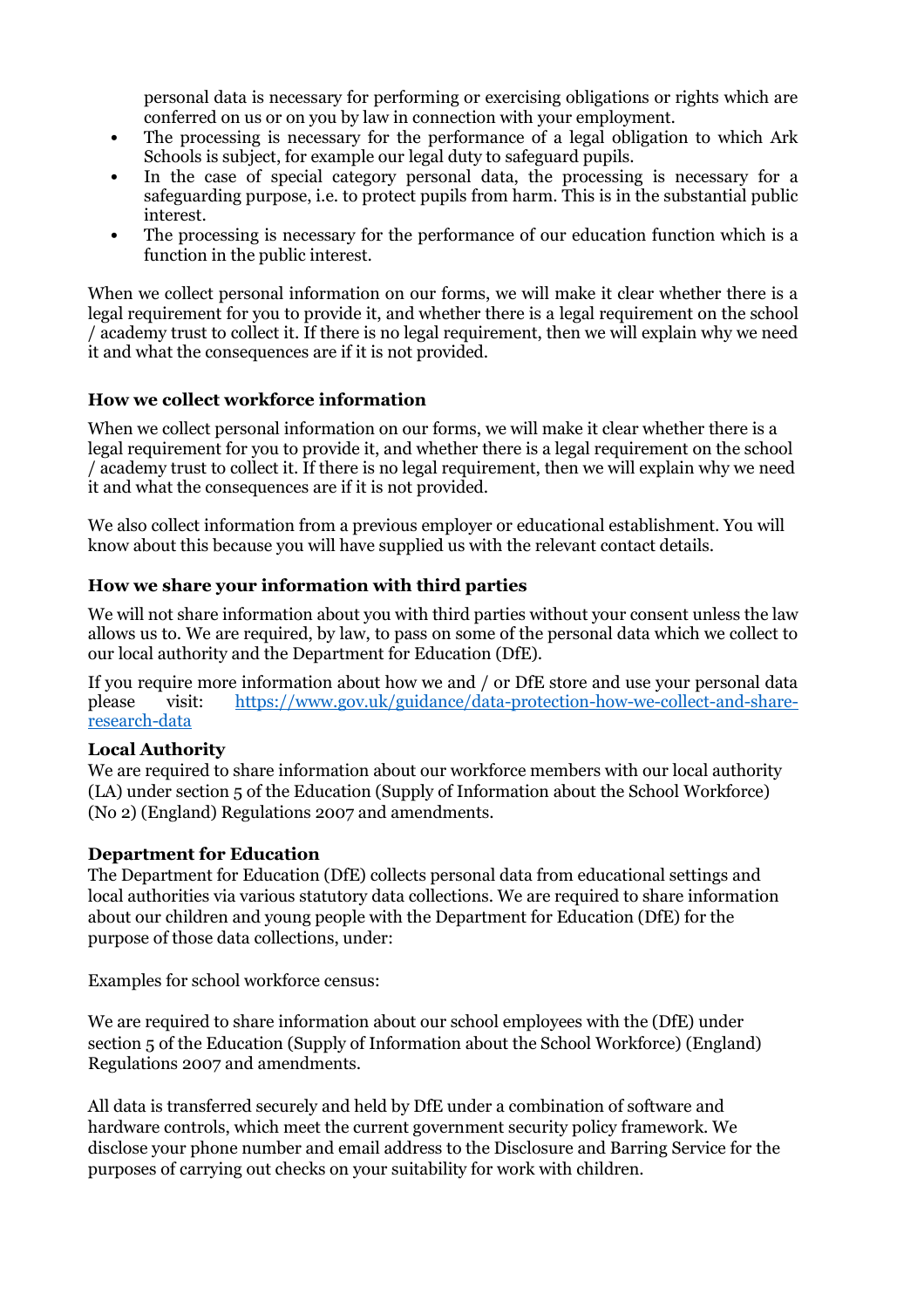We disclose details about you, including national insurance number and bank details, to our payroll provider to enable you to be paid.

Our HR team will hold information about you. Our system supplier can also see your personal data for the purposes of HR management.

We share your identity and pay information with HMRC in conjunction with your legal obligation to pay income tax and make national insurance contributions.

Where you have decided to become part of a salary sacrifice scheme such as that for child care vouchers, we share your details with the provider to the extent necessary for them to provide the vouchers to you. We also share your personal data with our 'Rewards' providers.

We share your details with your pension provider in order to make sure that you pay the correct amount and maintain your entitlement to a pension upon your retirement. For teachers the scheme is the TPS, for support staff the scheme is LGPS.

There are some additional external organisations that your data may be shared with:

- Your new school if you move schools
- Disclosures connected with SEN support e.g. non-LA professionals
- School nurse/ counsellor and CAMHS (Child and Adolescent Mental Health Service)
- Educators, examining bodies and our regulator Ofsted
- Suppliers and service providers to enable them to provide the service we have contracted them for
- Central and local government
- Survey, research and security organisations
- Health authorities, health and social welfare organisations
- Financial organisations, professional advisers and consultants including our auditors
- Charities, voluntary organisations and professional bodies
- Police forces, courts, tribunals

Our disclosures to third parties are lawful because one of the following reasons applies:

- The disclosure is necessary for the performance of your employment contract.
- The disclosure is necessary for the performance of a legal obligation to which Ark Schools is subject, for example our legal duty to safeguard pupils.
- The disclosure is necessary for the performance of our education function which is a function in the public interest.
- We collect your consent.

For Special Category Personal Data (i.e. Sensitive personal information) uses:

- The disclosure is necessary for safeguarding purposes, i.e. to protect pupils from harm and is therefore in the substantial public interest.
- The disclosure is necessary for the purposes of performing or exercising obligations or rights which are imposed or conferred by law on us as the Data Controller or on you in connection with your employment
- Where we collect ethnic origin or disability information for equality monitoring purposes, this falls within substantial public interest and is therefore lawful (but you are not required to provide information for that purpose if you do not want to)
- We collect your explicit consent

## **How long we keep your personal information**

We only keep your information for as long as we need it or for as long as we are required by law to keep it. Full details are given in our Data Retention Schedule which can be found